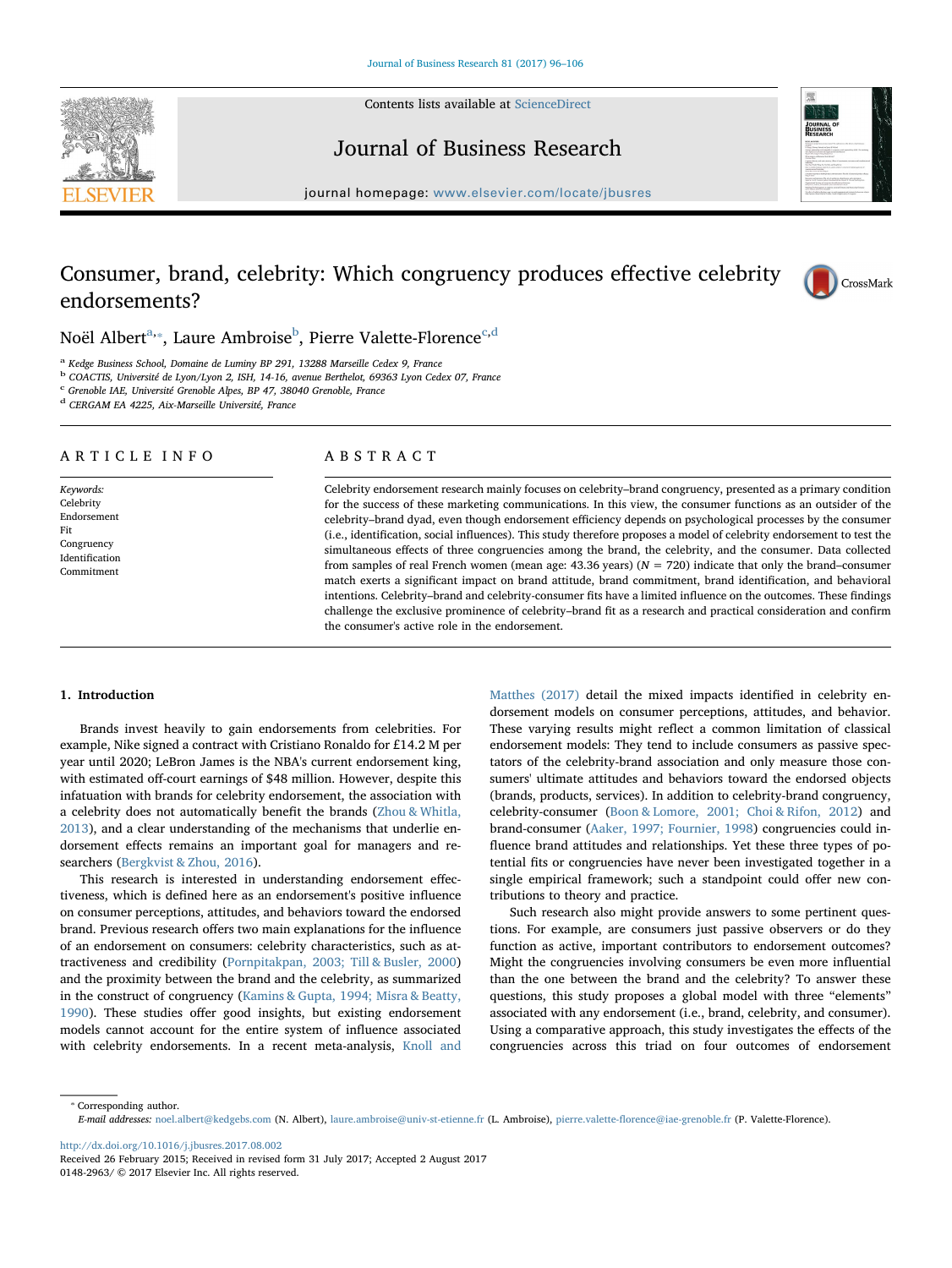effectiveness: brand identification, attitude, commitment, and behavioral intentions. The results challenge prior literature, which relies on the celebrity-brand match-up as the primary explanation of the endorsement's impact on consumer attitude. In turn, they reveal that brand-consumer congruency exerts the strongest impact on all outcomes. Extending Knoll and Matthes's (2017) findings, this study suggests that researchers and managers must reorient their perceptions and practices when it comes to endorsements; they should acknowledge that celebrity endorsement involves three active entities and is not simply an alliance between a brand and a celebrity.

The next section details existing endorsement models and establishes a foundation for the argument that consumers may have a notable impact on endorsement effectiveness, along with the brand and the celebrity. After presenting the study methodology, this article details the findings. The last section contains a discussion of the results, a summary of the overall contributions, and some limitations and further research avenues.

#### 2. Literature review

Three criteria (also called endorsement models in the literature) define a celebrity as an efficient endorser: attractiveness, credibility, and congruency with the brand (Erdogan, 1999). A more attractive celebrity delivers the message of the endorsed brand more efficiently (Till & Busler, 2000). Celebrity attractiveness might refer to physical attributes or to other characteristics, such as intelligence or lifestyle (Erdogan, 1999), all of which can affect purchase intentions, brand recall, and attitudes toward the brand (Friedman & Friedman, 1979; Till & Busler, 2000). Celebrity credibility also appears central to the endorsement's influence on consumers (Goldsmith, Lafferty, & Newell, 2000; Ohanian, 1991) and comprises various components (e.g., attractiveness, dynamism, and objectivity). However, a general consensus focuses on expertise and trustworthiness dimensions (Goldsmith et al., 2000; Ohanian, 1991; Pornpitakpan, 2003). Trustworthiness reflects an evaluation of the source's honesty and the objectivity of the information presented. Expertise corresponds to a consumer's assessment of the celebrity's knowledge and the believability of his or her recommendations. Celebrity credibility then influences many indicators of endorsement effectiveness, including brand, product, and advertising attitudes, as well as purchase intentions (Friedman & Friedman, 1979; Pornpitakpan, 2003; Silvera & Austad, 2004).

However, some studies also note the limited impacts of attractiveness or credibility on consumer attitudes (Goldsmith et al., 2000) and stress that these models are not universally applicable to all products (Till & Busler, 2000). A more integrative approach, designed to overcome these limitations, emerges in the form of congruency models, also referred to as fit, match-up, coherence, or similarity models. This approach acknowledges that endorsements usually pursue harmony between the brand and the celebrity endorser (Kamins & Gupta, 1994). That is, managers generally seek to ensure that the brand is consistent with the image portrayed by the endorser, which can reduce perceived risk (Erdogan, 1999) and also prompt positive perceptions by consumers. In particular, a congruent endorsement should be more efficient (match-up hypothesis), whereas the absence of congruency may imply that the celebrity has mainly financial motives for endorsing the brand, which could produce negative evaluations (Kamins & Gupta, 1994).

Most research captures congruency in one of three forms: holistic appraisals (Kamins & Gupta, 1994), scales with attractiveness or expertise items (Till & Busler, 2000),<sup>1</sup> or scales with items designed to measure the relevance and expectancy of the celebrity-brand

association (Fleck, Korchia, & Le Roy, 2012). Such models of endorsement commonly focus on celebrity characteristics (attractiveness, credibility) or brand proximity, leaving the consumer as a passive spectator of the association. But studies in various contexts that similarly include consumers, brands, and some third influential entity (e.g., another brand, a social cause, etc.) underline the notion that consumers always have an active role to play. For example, co-branding research highlights three congruencies that inform attitudes toward brand alliances: between the brand and its partner, the brand and the consumer, and the consumer and the partner (Broderick, Jogi, & Garry, 2003). In cause-related marketing contexts, both cause-consumer and brandconsumer congruencies influence the consumer's preference for a causesupporting brand (Goldsmith & Yimin, 2014).

However, endorsement literature does not offer any such triadic framework. A few studies that include consumers largely base their arguments on balance theory (Mowen, 1980; Roy, Gammoh, & Koh, 2012). According to this reasoning, consumers prefer balance and harmony in the elements that surround them (Mowen, 1980). Their attitudes toward an endorsed brand thus depend not only on the celebrity-brand association but also on consumers' own connections with the two partners. The lone empirical study that applies balance theory to an endorsement context (Roy et al., 2012) is not sufficient to establish the role and importance of the consumer in the endorsement effectiveness clearly. Furthermore, by focusing on harmony across the three elements, balance theory cannot identify or compare the distinct effects of each congruency (brand-consumer, celebrity-brand, or celebrity-consumer) on attitudes toward the endorsed brand. Therefore, this research aims to integrate, in a single model, the congruencies across this triad of brand, celebrity, and consumer and then test and compare their effects on consumers.

Most previous studies focus on the influence of endorsements on attitudes toward the brand or toward advertising and purchase intentions. However, consumers also have more complex relationships with brands, so attitudes may not be sufficient to predict their comprehensive behaviors (Fournier, 1998). Accordingly, this research determines the measurement of endorsement effectiveness through four variables: brand identification, brand attitude, behavioral intentions, and brand commitment. Brand identification stems from information provided by the brand that applies to the consumer so that it reflects the degree of overlap between their images (Tuškej, Golob, & Podnar, 2013). Brand attitude implies a positive or negative disposition toward the brand (Park, MacInnis, Priester, Eisingerich, & Iacobucci, 2010). Behavioral intention refers to a consumer's willingness to perform difficult behaviors that benefit the brand (e.g., promoting and defending it; Park et al., 2010). Finally, brand commitment is a consumer's willingness to maintain a relationship with the brand (Fournier, 1998).

#### 3. Hypotheses

#### 3.1. Brand-consumer congruency hypotheses

Brands have personal and social meaning (McCracken, 1989), which people use to create, enhance, or communicate their own identity (Belk, 1988). Congruent images between the brand and consumers should lead to stronger brand identification. Brand-consumer congruency refers to the perceived similarity between the consumer's self-image and the brand's image (Tuškej et al., 2013). Brand identification is the degree to which the brand expresses the consumer's identity (Tuškej et al., 2013) and highlights the brand's integration into the consumer's self (Escalas & Bettman, 2003). The more the brand image will be perceived as similar to the consumer's, the more he or she will identify with the brand (Tuškej et al., 2013). Moreover, similar to other symbols, a brand also earns greater appreciation when it strengthens users' self-concepts (Belk, 1988). Thus a brand that is congruent with the consumer's own self-image tends to generate more positive attitudes (Belk, 1988).

According to self-consistency theory, consumers behave in ways

<sup>&</sup>lt;sup>1</sup> These scales reflect, for example, the notion that congruency exists because an attractive celebrity should be a more effective endorser for products that promise to enhance consumers' own attractiveness.